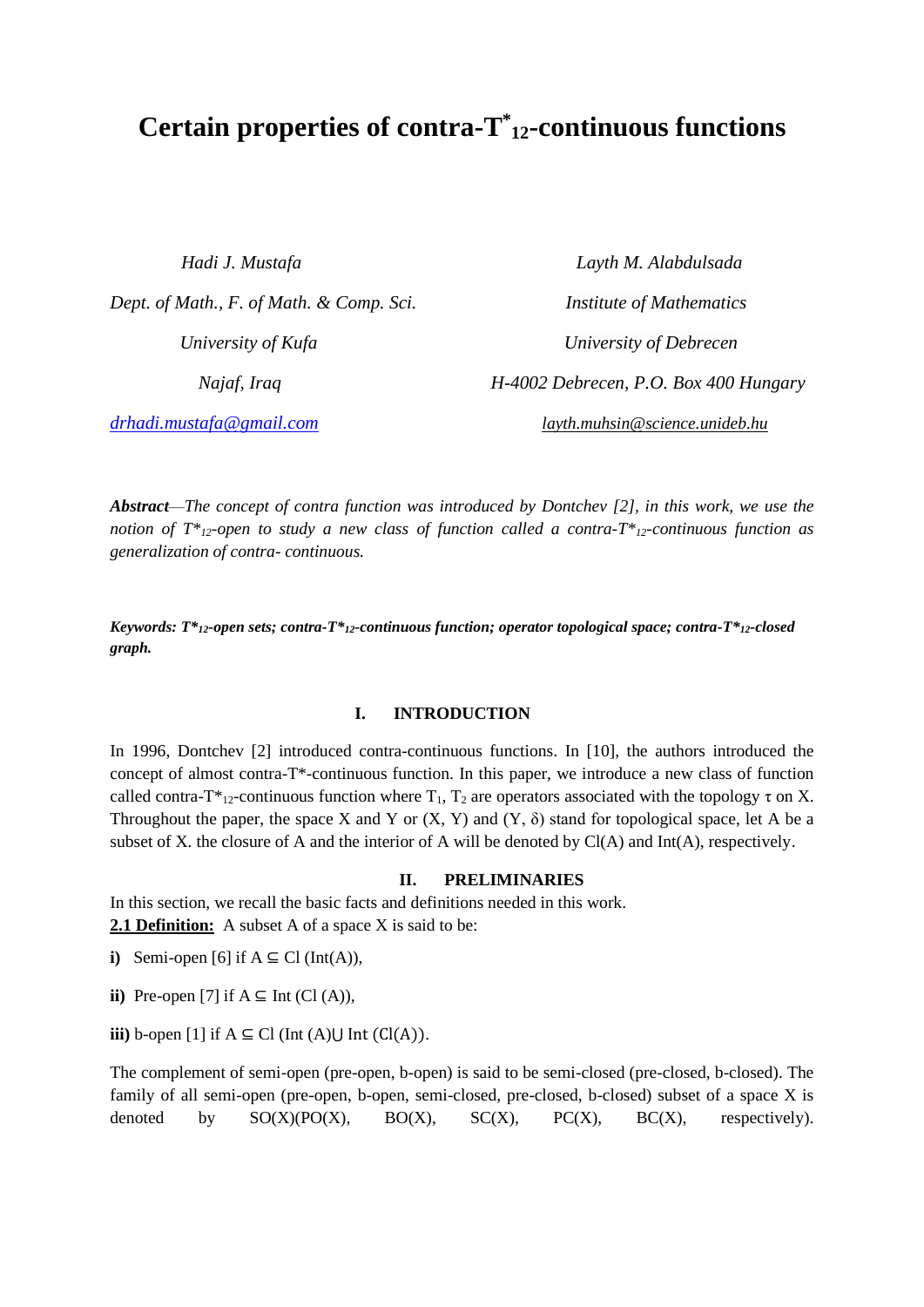**2.2 Definition** [4]: A function  $f: X \rightarrow Y$  is called semi-continuous ( pre-continuous, b-continuous) if for each  $x \in X$  and each open set V of Y containing f(x), there exists  $U \in SO(X)$  ( $U \in PO(X)$ ,  $U \in BO$ (X)) such that  $f(U) \subseteq V$ .

**2.3Definition:** A function  $f: X \rightarrow Y$  is called contra-continuous [2] (contra-semi continuous [4], contra-pre-continuous [3], contra-b-continuous [5]) if  $f<sup>1</sup>(V)$  is closed (semi-closed, pre-closed, bclosed, resp.) in X for each open set V of Y.

## **III. OPERATOR TOPOLOGICAL SPACES**

**3.1 Definition [8]:** Let  $(X, \tau)$  be a topological space and let T:  $p(X) \rightarrow p(X)$  be a function (where  $p(X)$  is the power set of X) we say that T is an operator associated with the topology  $\tau$  on X if W T(W) (W  $\in \tau$ ) and the triple (X,  $\tau$ , T) is called an operator topological space.

**3.2 Definition [9]:** Let  $(X, \tau, T)$  be an operator topological space, let  $A \subseteq X$ 

**i**) A is called T-open if given  $x \in A$ , then there exists  $V \in \tau$  there exists  $x \in V \subseteq T$  (V)  $\subseteq A$ .

**ii**) A is called T<sup>\*</sup>-open if  $A \subseteq T(A)$  (A is not necessarily open).

#### **3.3 Remarks:**

**i)** Every T-open set is open.

**ii)** Every open set is T\*-open, so we have the following implications:

T-open  $\rightarrow$  open  $\rightarrow$  T<sup>\*</sup>-open

**iii)** Let  $(X, \tau)$  be a topological space define  $T: p(X) \to p(X)$  as follows:  $T(A) = Int Cl(A)$  then T is an operator associated with the topology  $\tau$  on X and the triple  $(X, \tau, T)$  is an operator topological space.

As an example, we can suppose  $X = R$ ,  $\tau = t_u$  the usual topology on R, if

 $T(A)$  = Int Cl  $(A)$ ,

then the triple  $(R, t_u, T)$  is an operator topological space,

notice that  $Q \subset R$  satisfies  $Q \subseteq Int(C1(Q))$ , so Q is a T<sup>\*</sup>-open (pre-open) which is not open.

**3.3 Definition:** Let  $(X, \tau)$  be a topological space and let  $T_1$ ,  $T_2$  be two operators associated with the topology τ on X then  $(X, \tau, T_1, T_2)$  is called a bi operator topological space.

**3.4 Definition:** Let  $(X, \tau, T_1, T_2)$  be an operator topological space and let  $A \subseteq X$ , we say that A is a T<sup>\*</sup><sub>12</sub>-open if A  $\subseteq$  T<sub>1</sub>(A) U T<sub>2</sub>(A), the complement of T<sup>\*</sup><sub>12</sub>-open is called T<sup>\*</sup><sub>12</sub>-closed for example if:

 $T_1(A) = Cl (Int(A)),$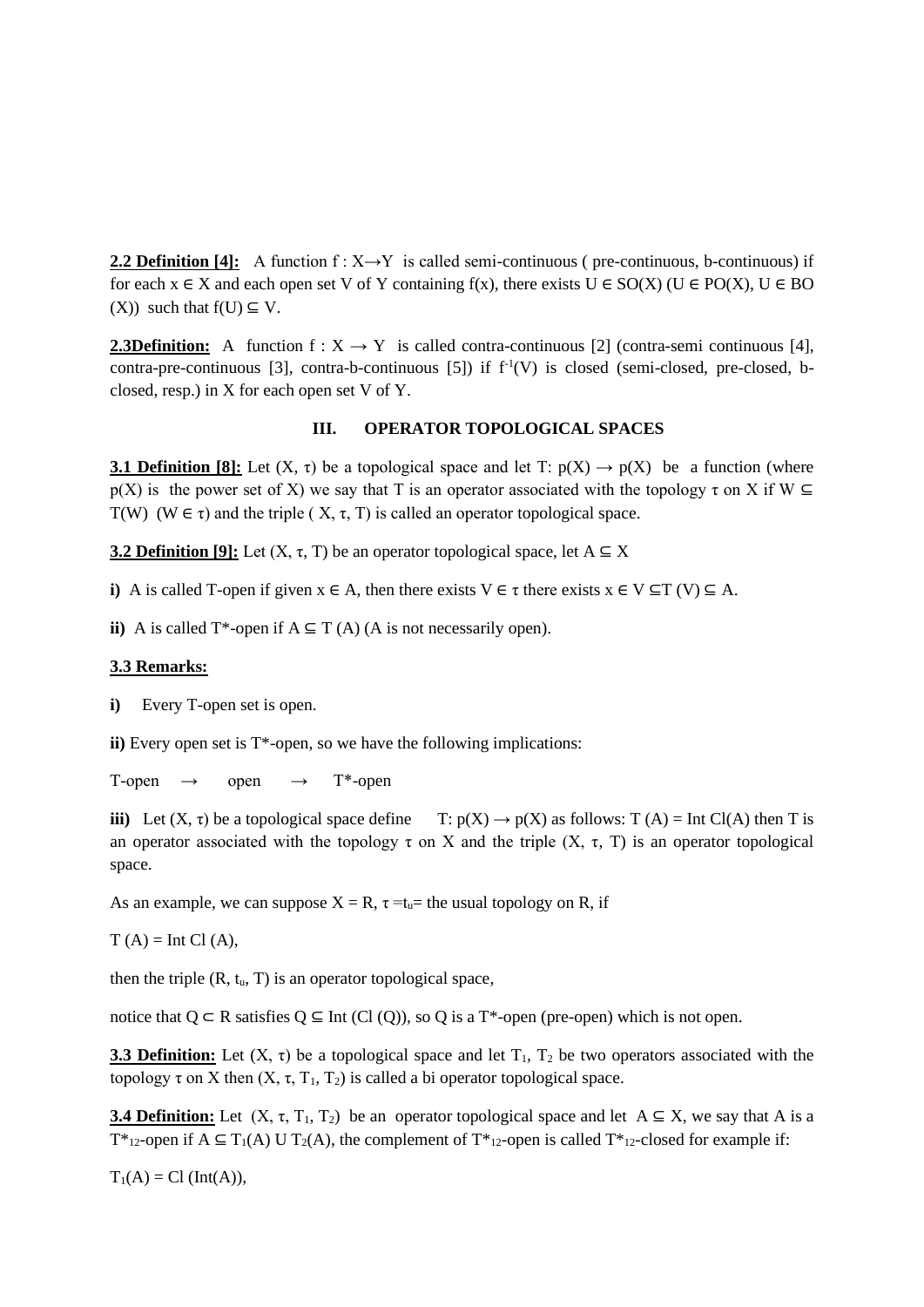$T_2(A)$  = Int (Cl (A)), Then

 $A \subseteq Cl$  (Int (A)) U Int (A),

this is the definition of b-open set.

Notice that every T<sup>\*</sup><sub>1</sub>-open (T<sup>\*</sup><sub>2</sub>-open) is T<sup>\*</sup><sub>12</sub>-open because if A is T<sup>\*</sup><sub>1</sub>-open then A  $\subseteq$  T<sub>1</sub>(A)  $\subseteq$  T<sub>1</sub>(A) U T<sub>2</sub>(A), so A will be  $T^*_{12}$ -open.

## **IV. CONTRA-T \* <sup>12</sup>-CONTINUOUS FUNCTIONS**

In this section, we obtain some properties of contra- $T^*_{12}$ -continuous functions.

**4.1 Lemma [1]:** Let  $(X, \tau)$  be a topological space then:

1) The intersection of an open set and a b-open set is a b-open set.

2) The union of any family of b-open sets is a b-open set.

Now, we generalize Lemma 4.1 as follows:

**4.2 Lemma:** Let  $(X, \tau, T_1, T_2)$  be a bi operator topological space assume that

 $T_1(W \cap B) = T_1(W) \cap T_1(B)$ ,  $W \in \tau$ ,  $B \subseteq X$ ,

 $T_2(W \cap B) = T_2(W) \cap T_2(B)$ ,  $W \in \tau$ ,  $B \subseteq X$ , therefore:

- **1)** The intersection of an open set and a  $T^*_{12}$ -open set is  $T^*_{12}$ -open.
- **2)** The union of any family  $T^*_{12}$ -open sets is a  $T^*_{12}$ -open set.

#### **Proof:**

**1)** Let W∈ X be an open set and let V be a  $T^*_{12}$ -open set we have to prove that W∩V is also a  $T^*_{12}$ –open set. Since W is open then:

| $W \subseteq T_1(W)$ | $\dots(1)$ |
|----------------------|------------|
|                      |            |

 $W \subseteq T_2(W)$  ... (2)

Since V is a  $T^*_{12}$ -open then

$$
V \subseteq T_1(V) \cap T_2(V) \quad \dots (3)
$$

 $W \cap V \subseteq W \cap (T_1(V) \cap T_2(V))$ 

$$
= (W \cap T_1(V)) U (W \cap T_2(V))
$$

 $\subseteq$  (T<sub>1</sub>(W) ∩T<sub>1</sub>(V)) U (T<sub>2</sub>(W) ∩T<sub>2</sub>(V))

$$
= (\mathrm{T}_1(\mathrm{W} \cap \mathrm{V})) \mathrm{U} \left( \mathrm{T}_2(\mathrm{W} \cap \mathrm{V}) \right)
$$

Then W∩V is  $T^*_{12}$ -open set.

**2)** Let  $\mathcal{L} = \{w_{\alpha} \mid \alpha \in I\}$  be any family of T\*<sub>12</sub>-open sets we must prove that  $\bigcup_{\alpha} w_{\alpha}$  is also a T\*<sub>12</sub>open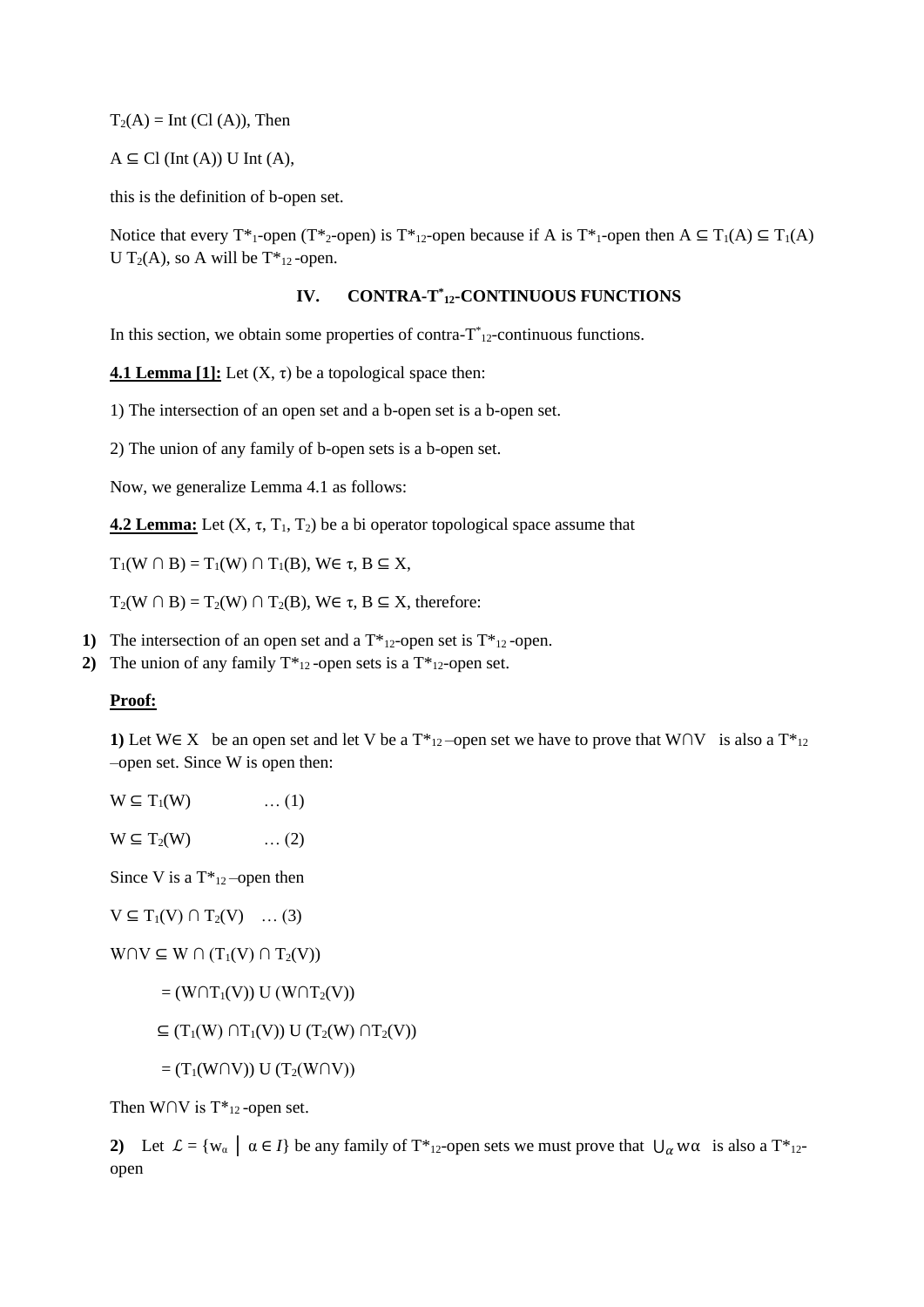$w_{\alpha} \subseteq T_1(w_{\alpha})$  U  $T_2(w_{\alpha})$  for each  $\alpha \in I$ 

 $\bigcup_{\alpha} w\alpha \subseteq \bigcup_{\alpha} (T_1(w_{\alpha}) U T_2(w_{\alpha}))$ 

 $= U_{\alpha}$  T<sub>1</sub>(w<sub>a</sub>) U  $U_{\alpha}$  T<sub>2</sub>(w<sub>a</sub>)

Now  $U_{\alpha}$   $T_1(w_{\alpha}) = T_1(U_{\alpha} w_{\alpha})$ 

Also  $U_{\alpha}$   $T_2(w_{\alpha}) = T_2(U_{\alpha} w_{\alpha})$ 

Then  $\bigcup_{\alpha} w_{\alpha} \subseteq T_1(\bigcup_{\alpha} w_{\alpha})$  U  $T_2(\bigcup_{\alpha} w_{\alpha})$  and  $\bigcup_{\alpha} w_{\alpha}$  is a  $T^*_{12}$ -open.

# **4.3 Remarks:**

**i)** The intersection of two  $T^*_{12}$ -open is not necessarily  $T^*_{12}$ -open, so the collection of all  $T^*_{12}$ -open sets is not necessarily a topology on X.

Let  $\tau^*_{(12)}$  be the topology generated by the collection of all  $T^*_{12}$ -open sets.

**ii)** The intersection of any collection of  $T^*_{12}$ -closed sets is  $T^*_{12}$ -closed. Let  $T^*_{12}$ -Cl(B)-intersection of all  $T^*_{12}$ -closed sets containing B.

Recall that for a function f:  $X \to Y$ , the subset  $\{(x, f(x)) | x \in X\} \subseteq X \times Y$  is called the graph of f and denoted by G (f).

**4.4 Definition:** Let f:(X,  $\tau$ , T<sub>1</sub>, T<sub>2</sub>)  $\rightarrow$  (Y,  $\delta$ )be a function the graph G(f) of f is said to be contra-T<sup>\*</sup><sub>12</sub>closed graph if for each  $(x, y) \in (X \times Y)$ -G(f) there exists U which is T<sup>\*</sup><sub>12</sub>-open containing x and a closed set V of Y containing y such that  $(U\times V) \cap G(f) = \emptyset$ . The implies that  $f(U) \cap V = \emptyset$ .

**4.5 Definition**: A space X is said to be contra-compact if every closed cover of X has a finite sub cover.

**4.6 Theorem :** Let  $(X, \tau, T_1, T_2)$  be a bi operator topological space and suppose  $f:(X, \tau, T_1, T_2) \rightarrow (Y, T_1, T_2)$ δ) has a contra-T<sup>\*</sup><sub>12</sub>-closed graph, then the inverse image of a contra –compact set A of Y is T<sup>\*</sup><sub>12</sub>closed in X.

**Proof:** Assume that A is contra-compact set of A and  $x \notin f^{-1}(A)$  for each  $a \in A$ ,  $(x, a) \notin G$  (f). Then there exists U<sub>a</sub> which is  $T_{12}$ -closed containing x and V<sub>a</sub> which is closed in Y containing a such that

 $f(U_a) \cap V_a = \emptyset$ .

Consider  $\mathcal{L} = \{A \cap V_a \mid a \in A\}$  and  $\mathcal{L}$  is a closed cover of the subspace A, but A is contra-compact then there exists  $a_1$ ,  $a_2$ ,  $a_3...a_n$  such that

 $A \subseteq \bigcup_{i=1}^{n} V_{ai}.$ 

Let  $U = \bigcap_{i=1}^n U_{ai}$ ,

then U is T<sup>\*</sup><sub>12</sub>-closed containing x and f (U)  $\cap$  A=  $\emptyset$ , therefore

U ∩ f<sup>1</sup>(A) = Ø and hence x ∉ T<sup>\*</sup><sub>12</sub>-Cl (f<sup>-1</sup>(A)), this show that f<sup>-1</sup>(A) is T<sup>\*</sup><sub>12</sub>-closed.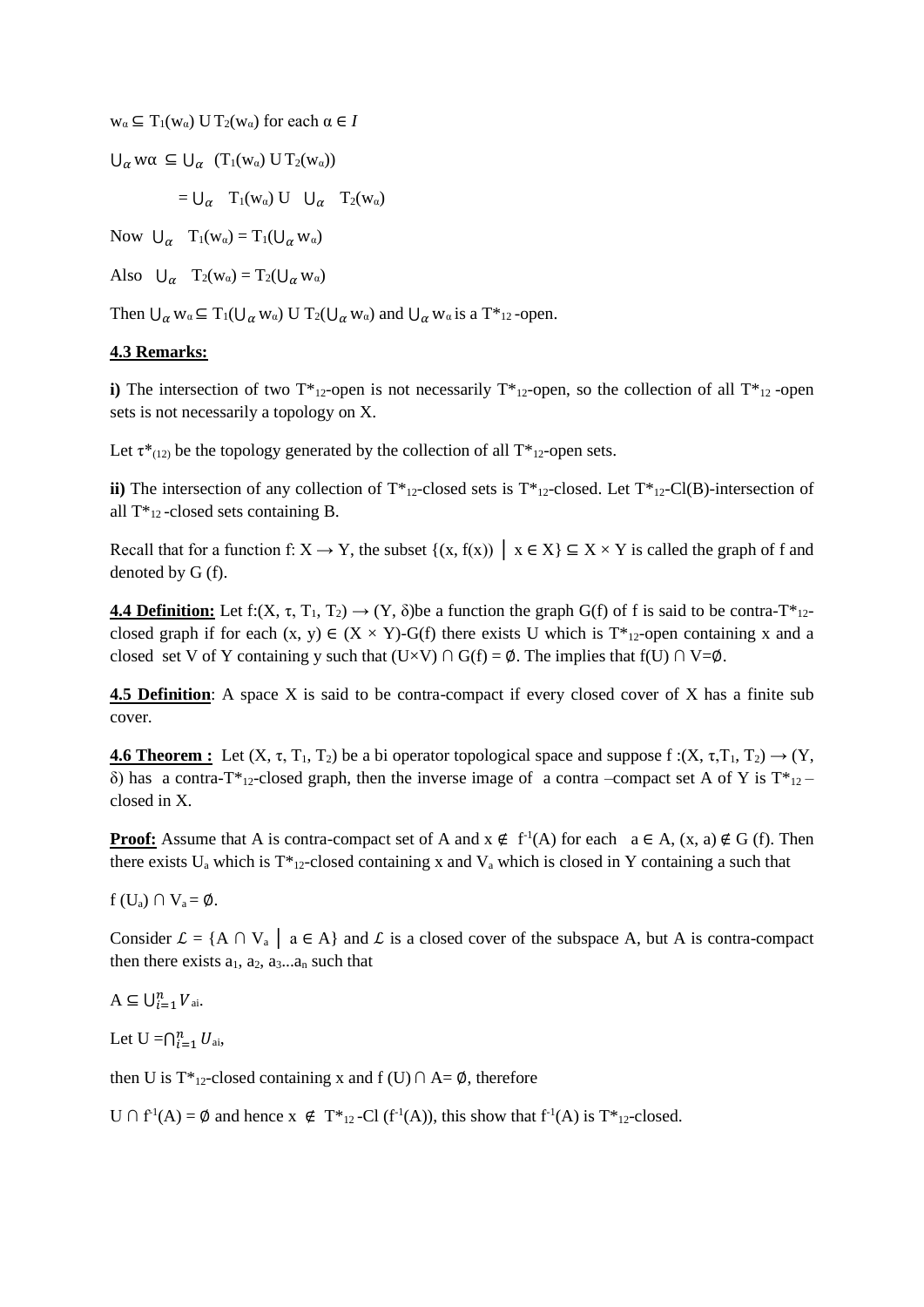**4.7 Theorem :** Let Y be contra –compact space and let  $(X, \tau^*_{(12)}, T_1, T_2)$  be operator topological space ,suppose f :  $(X, \tau^*_{(12)}, T_1, T_2) \rightarrow (Y, \delta)$  has a contra-T<sup>\*</sup><sub>12</sub>-closed graph then f is contra T<sup>\*</sup><sub>12</sub>continuous.

**Proof:** First we show that an open set U of Y is contra –compact and let  $\mathcal{L} = \{ V_\alpha \mid \alpha \in \Lambda \}$  be a cover of U by closed sets V<sub>a</sub> of U for each  $\alpha \in \Lambda$ , then there exists a closed set K<sub>a</sub> of Y such that V<sub>a</sub> = K<sub>a</sub> ∩ U ,then the family {  $K_{\alpha}$  |  $\alpha \in \Lambda$  } U { U<sup>c</sup>} is closed cover of Y. But Y is contra-compact then there exists  $\alpha_1, \alpha_2, \ldots, \alpha_n$  such that

Y = (  $\bigcup_{i=1}^{n} K_{\alpha i}$ ) U (U<sup>c</sup>), hence

 $U = \bigcup_{i=1}^n V_{\alpha i}.$ 

This show that U is contra-compact by (theorem 4.6)  $f<sup>1</sup>(U)$  is a T<sup>\*</sup><sub>12</sub>-closed in X then for f is contra  $T^*_{12}$ -continuous.

**4.8 Theorem:** Let f:  $(X, \tau, T_1, T_2) \rightarrow (Y, \delta)$  be a function and  $g: X \rightarrow X \times Y$  the graph function of f defined by  $g(x) = (x, f(x))$  for every  $x \in X$ , if g is contra-T<sup>\*</sup><sub>12</sub>-continuous then f is contra-T<sup>\*</sup><sub>12</sub>continuous.

**Proof:** Since g is contra-T<sup>\*</sup><sub>12</sub>-continuous then  $f'(U) = g'(X \times U)$  is a T<sup>\*</sup><sub>12</sub>-closed in X. Then f is contra- $T^*_{12}$ -continuous.

**4.9 Theorem :** If f :  $(X, \tau, T_1, T_2) \rightarrow (Y, \delta)$  is contra-T<sup>\*</sup><sub>12</sub>-continuous and g :  $(X, \tau, T_1, T_2) \rightarrow (Y, \delta)$  is contra-continuous and Y is Urysohn space then E={ $x \in X \mid f(x) = g(x)$ } is T<sup>\*</sup><sub>12</sub>-closed in X.

**Proof**: Let  $x \in E^c$ , then  $f(x) \neq g(x)$ , since Y is a Urysohn then there exists open sets V and W such that  $f(x) \in V$ ,  $g(x) \in W$ , and

 $Cl(V) \cap Cl(W)=\emptyset$ .

Since f is contra-T<sup>\*</sup><sub>12</sub>-continuous then  $f<sup>1</sup>(Cl(V))$  is T<sup>\*</sup><sub>12</sub>-open in X and g is contra-continuous then g  ${}^{1}(Cl(W))$  is open in X, let U = f<sup>-1</sup>(Cl(V)), G = g<sup>-1</sup>(Cl(W)).

Then  $x \in U \cap G = A$ , where A is T<sup>\*</sup><sub>12</sub>-open in X and

 $f(A) \cap g(A) \subseteq f(U) \cap g(G) \subseteq Cl(V) \cap Cl(W) = \emptyset$ , hence

 $f(A) \cap g(A) = \emptyset$  and  $A \cap E = \emptyset$ ,  $A \subseteq E^c$ ,

where A is  $T^*_{12}$ -open there for  $x \notin T^*_{12}$ -Cl(E), then E is  $T^*_{12}$ -closed in X.

**4.10 Definition:** A subset A of operator topological space  $(X, \tau, T_1, T_2)$  is said to be  $T^*_{12}$ -dense in X if  $T^*_{12}$ -Cl  $(A) = X$ .

**4.11 Remarks:** Let  $(X, \tau)$  be a topological space define:

 $T_1: p(X) \rightarrow p(X)$ 

 $T_2: p(X) \rightarrow p(X)$  as follows

 $T_1(A) = Int (Cl (A))$